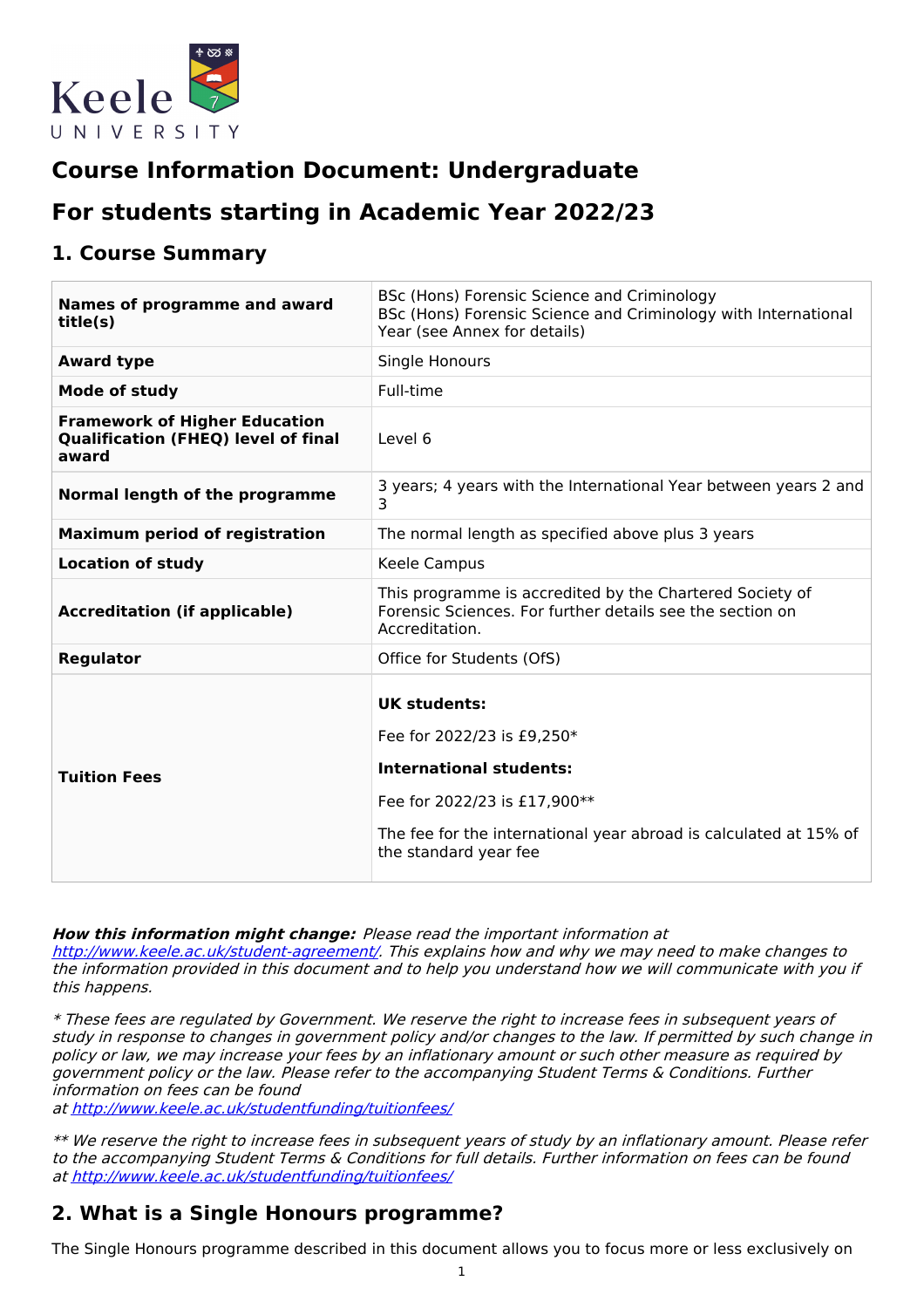this subject. In keeping with Keele's commitment to breadth in the curriculum, the programme also gives you the opportunity to take some modules in other disciplines and in modern foreign languages as part of a 360 credit Honours degree. Thus it enables you to gain, and be able to demonstrate, a distinctive range of graduate attributes.

## **3. Overview of the Programme**

Studying Forensic Science and Criminology allows you to explore how criminal investigations are conducted, and to understand how those investigations (and the victims and offenders associated with them) fit into the wider criminal justice system. This degree programme will equip you with an in depth understanding of why crimes are committed and how we use science to solve these, as well as what happens to the people who commit them, investigate them, and are victims of them. You will be taught by a range of individuals who carry out research in these areas as well as individuals who have significant experience of working in this area.

## **4. Aims of the programme**

The broad educational aims of the programme are informed by the QAA Benchmark Statements for Forensic Science and Criminology and are given here according to three generic categories. All the aims and the learning outcomes are applicable to the single honours route in Forensic Science and Criminology.

#### **Knowledge**

- engender and develop an enthusiasm in students for forensic science and provide an intellectually stimulating and beneficial learning experience;
- provide an education to honours degree level in key areas of analytical science, forensic chemistry, forensic biology and criminalistics, underpinned by appropriate aspects of the core physical, biological and mathematical sciences;
- enable students to develop their knowledge and experience of techniques relevant to forensic analysis  $\bullet$ and their practical application across a range of relevant materials and samples;
- engender an understanding in the students of continuity of evidence and how the crime scene, the laboratory and the court contribute to the forensic and legal process;
- foster an awareness of and engagement with methods and techniques within forensic science, some of  $\bullet$ which are informed by current research;
- enable students to, think, talk, and write about crime, crime control and representations of offending, victimisation and responses to them in a systematic way drawing on the intellectual traditions and scholarly methods of the social sciences;
- enable students to understand, evaluate and apply a range of theories about the nature, measurement and causes of crime;
- engender a critical understanding of the nature and development of different social (official and unofficial) responses to crime, including policing and the operation of the criminal justice and penal systems;
- allow students to appreciate the theory and empirical reality of crime and crime control in their  $\bullet$ historical, social, political, and economic contexts;
- encourage students to become familiar with the main quantitative and qualitative methods of social  $\bullet$ scientific research used in the collection and analysis of criminological data;
- enable students to develop the ability to conduct and report on their own research using relevant criminological concepts, suitable methods of investigation and appropriate techniques of scholarship in the social sciences;
- encourage students to obtain the knowledge, skills, capabilities and personal qualities necessary for them to find a fulfilling and rewarding career and become informed and active citizens with a lifelong interest in studying crime and ways of controlling it.

#### **Skills**

The programme will provide all students with opportunities to:

- develop practical, analytical, problem-solving and quantitative skills within forensic science, including those related to experimental data analysis and the evaluation of evidence;
- develop written and oral reporting skills and the ability to convey scientific outcomes to both scientists and non-scientists;
- research, devise, plan, execute and report on an original investigation or research project within the  $\bullet$ discipline;
- describe and evaluate the application of key concepts and theoretical approaches within criminology and criminal justice to a range of contemporary problems;
- explain and analyse the impact of social inequality and diversity and the significance of historical, social, political and economic context on crime, victimisation and responses to them;
- formulate research questions and identify the most appropriate research strategies for answering them taking into account relevant ethical considerations;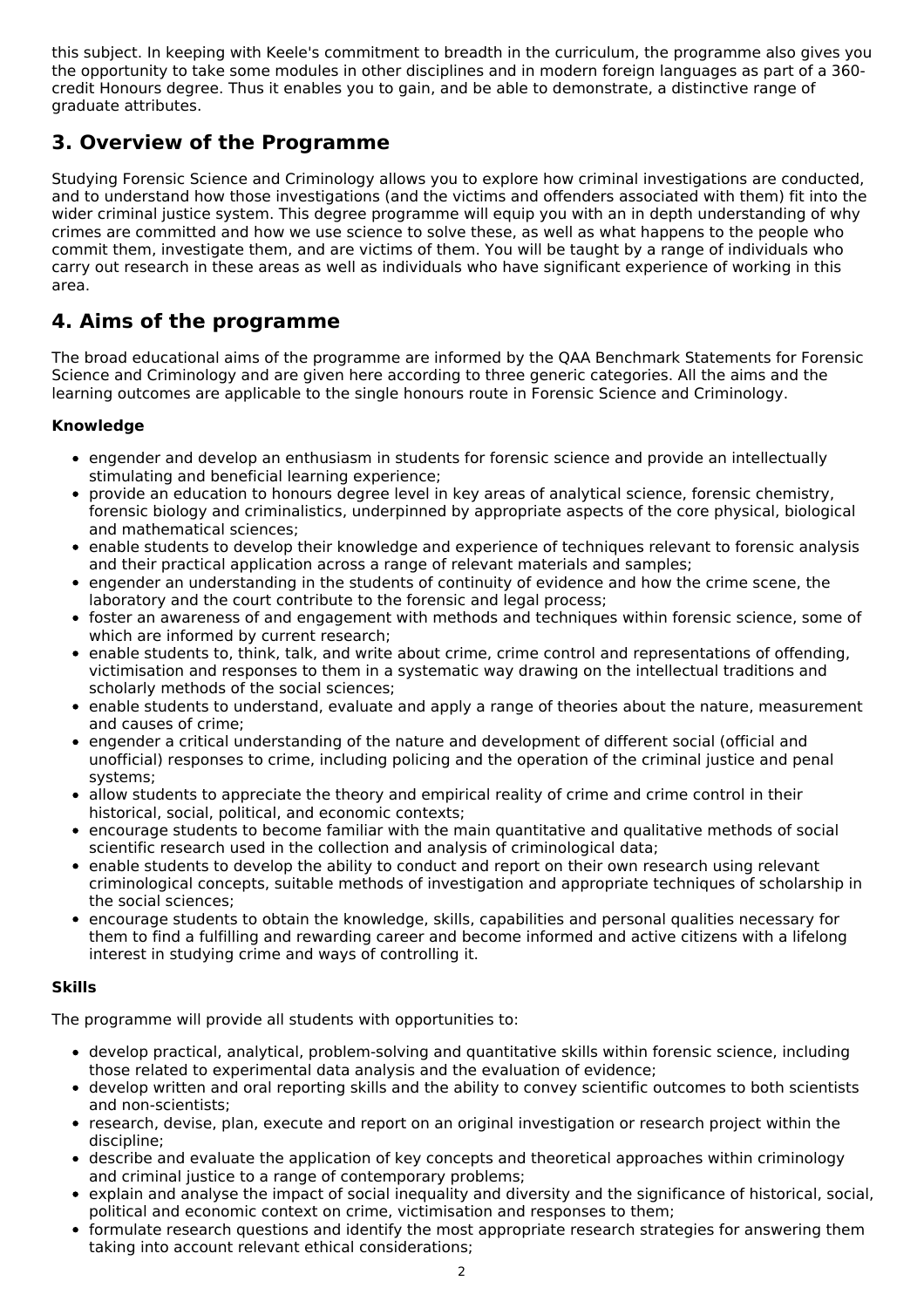- comment on and present the conclusions of theoretical and empirical research on crime and ways of responding to it to a range of audiences and in a variety of appropriate formats;
- use the knowledge and skills they have acquired in a socially responsible way, in complex and unpredictable contexts and as the basis for more advanced learning or professional training.

#### **Employment**

Successful engagement with the programme will enable all students to:

- acquire a clear understanding of the context within which the professional forensic scientist operates and recognition of the constraints and opportunities which that implies, including legal and ethical issues;
- develop subject-specific knowledge and a range of technical and transferable skills to enable entry to employment across a range of science-based and other graduate occupations;
- develop a range of generic skills appropriate to the a range of professions including the ability to engage in independent learning;
- become independent critical thinkers, able to analyse complex arguments, concepts and data and contribute to producing real world solutions to real world problems;
- develop a range of skills and abilities that are in demand by employers, within and beyond criminal justice roles.

### **5. What you will learn**

The intended learning outcomes of the programme (what students should know, understand and be able to do at the end of the programme), can be described under the following headings:

- Subject knowledge and understanding
- Subject specific skills
- Key or transferable skills (including employability skills)

#### **Subject knowledge and understanding**

Successful students will be able to:

- Describe and explain the principles of forensic chemistry, criminalistic science, analytical science and selected topics in forensic biology and statistics, and possess competence in applying these principles to appropriate areas of the discipline;
- Identify a range of instrumental and other techniques, use them to analyse materials relevant to forensic science, and appreciate their limitations;
- Solve problems within forensic science by drawing on their scientific understanding and knowledge, and experience of experimental techniques;
- Maintain an awareness of and engagement with methods and techniques within forensic science, some of which are informed by current research;
- Execute practical work and critically analyse the results from experiments or investigations and draw valid conclusions;
- Describe and explain the principles and procedures for crime scene investigation;
- Interpret and evaluate the significance of the results of a forensic investigation in the context of the circumstances of the crime, using appropriate statistical tools where necessary;
- Describe the place of forensic science within the legal framework and the role of the expert witness in court;
- Prepare a written statement of expert testimony and defend it under cross-examination in a court setting;
- Research, devise, plan, execute and report on an original investigation or research project within the discipline;
- Work safely in the laboratory and manage risk assessments and other practices in a competent fashion;
- Select and utilise appropriate software,databases and other digital resources for the analysis and interpretation of instrumental and other laboratory data;
- Describe the legal and ethical issues which constrain the practice of the professional forensic scientist.

#### **Subject specific skills**

Combining Forensic Science with Criminology also allows you to develop the following subject specific skills in Criminology:

- Explain the distinctive characteristics of criminology as a discipline
- Recognise the relationship between crime and other social problems
- Distinguish between and evaluate the principal ways of measuring crime and victimisation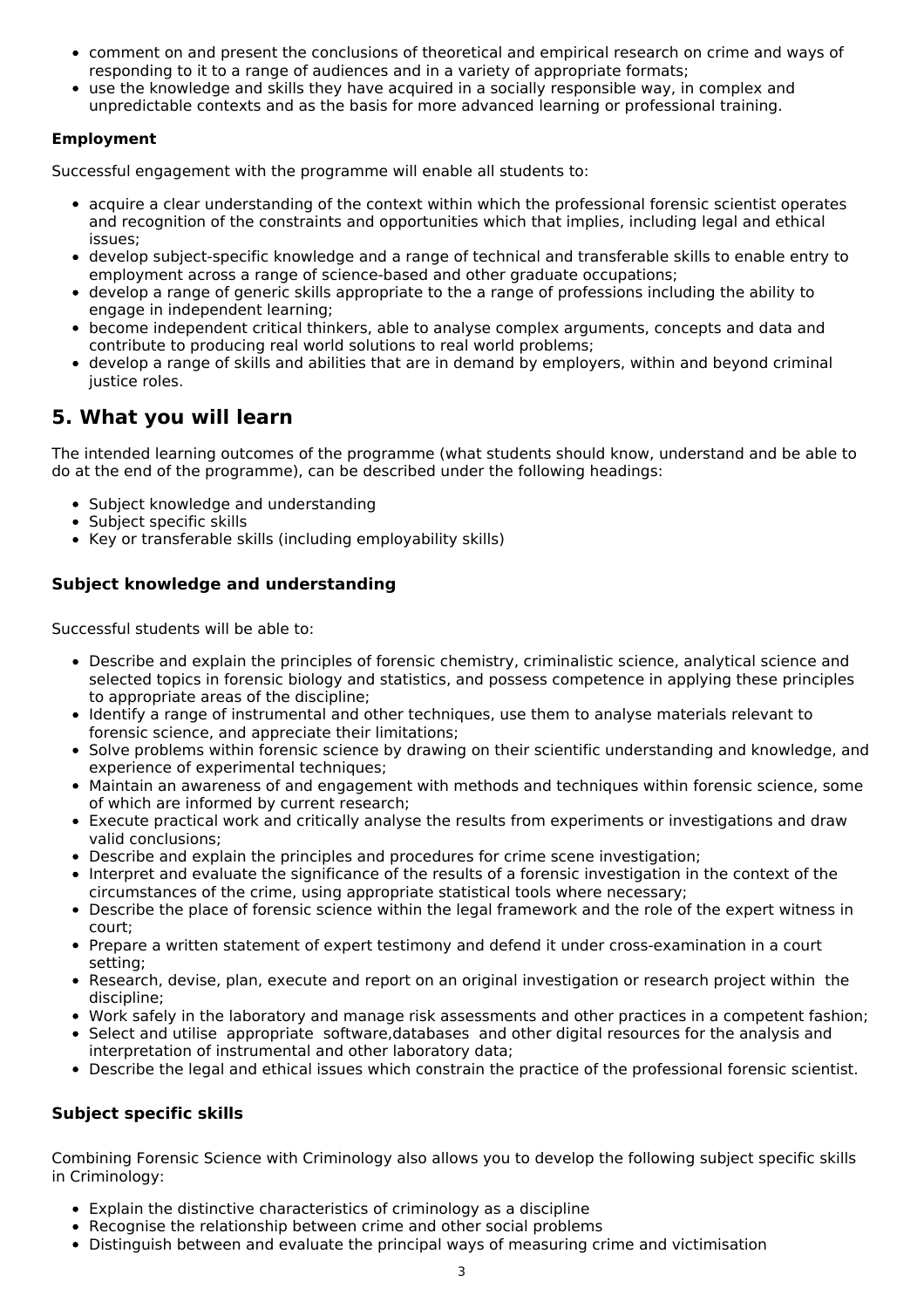- Recognise the main theoretical traditions in criminology and illustrate their application in understanding different forms of crime and criminal justice processes, policies and practices
- Recognise and describe the relationships between crime, responses to it and social divisions and diversity
- Recognise and illustrate the impact of social change on crime and ways of responding to it
- Recognise different approaches to social scientific research and their use in investigating crime and  $\bullet$ responses to it
- Identify some of the main ways in which crime and ways of responding to it are represented in the media and by agents of crime control
- Use appropriate bibliographic search tools to find relevant criminological materials in hard copy and electronic formats
- Identify the main points of key texts and use them in developing arguments and making judgements about criminological issues
- Present written work in criminology in an appropriate scholarly style using the Harvard system of citation and referencing
- Explain the impact of globalisation and other processes of social change on crime and criminal justice
- Evaluate the capacity of criminological theory and research, including comparative analysis, to explain contemporary developments in crime and social control
- Recognise the relevance and limits of criminological knowledge in explaining the consequences of rapid social change
- Explain the relationship between theory, methodology and methods in criminological research
- Analyse the history, logics and processes of quantitative and qualitative social science research in  $\bullet$ criminology
- Evaluate criminological theories and apply them to the analysis of contemporary social problems and  $\bullet$ institutions
- Undertake further study at the forefront of criminology
- Formulate research questions and identify appropriate research strategies to address them
- Assess the usefulness of computer software in collating, retrieving and analysing research data
- Identify and assess the ethical issues that may arise in relation to criminological research
- Recognise, interpret and evaluate theories, concepts and research in defined areas at the forefront of criminology
- Apply established criminological theories and methods of inquiry to understanding and resolving new and unfamiliar criminological problems in areas of current research activity
- Describe and make critical judgements about developments in current areas of research in criminology
- Identify possible directions in which further empirical research and theoretical development might take place in areas of criminology at the forefront of the discipline
- Communicate ideas informed by contemporary research and new developments in criminological theory both orally and in writing
- Manage their own learning making use of appropriate criminological materials in a current area of research activity

#### **Key or transferable skills (including employability skills)**

Successful students will be able to:

- Solve familiar and unfamiliar problems by clearly formulating the problem, identifying the issues and generating different approaches to its solution;
- Analyse, synthesise and summarise data and information critically and appreciate its limitations;
- Assess the merits of contrasting theories, explanations and strategies;
- Make critical judgements by acquiring a range of evidence and information then formulating and testing hypotheses;
- Present concepts and information in a clear and concise manner, both orally, in writing and by other means and to interact and communicate effectively with scientific and non-scientific audiences;
- Work both independently and as part of a team, to plan, organise and perform work efficiently and conscientiously in a timely way, and meet appropriate deadlines;
- Take responsibility for their own learning and be able to reflect upon that learning;
- Utilise a range of IT skills, including the use of databases, software packages and modern methods of communication;
- Work within an ethical framework and according to ethical, honest and acceptable practices;
- Evaluate and make use of abstract theories in analysing and resolving problems working alone and as a member of a team
- Communicate complex arguments supported by appropriate evidence both orally and in writing
- Design a research project and undertake a range of basic research tasks making appropriate use of information technology
- Find and make use of information from closed and open sources using online search tools
- Reflect on and plan their own learning by acting appropriately on feedback
- Communicate ideas and arguments orally and in writing to an audience of their peers using appropriate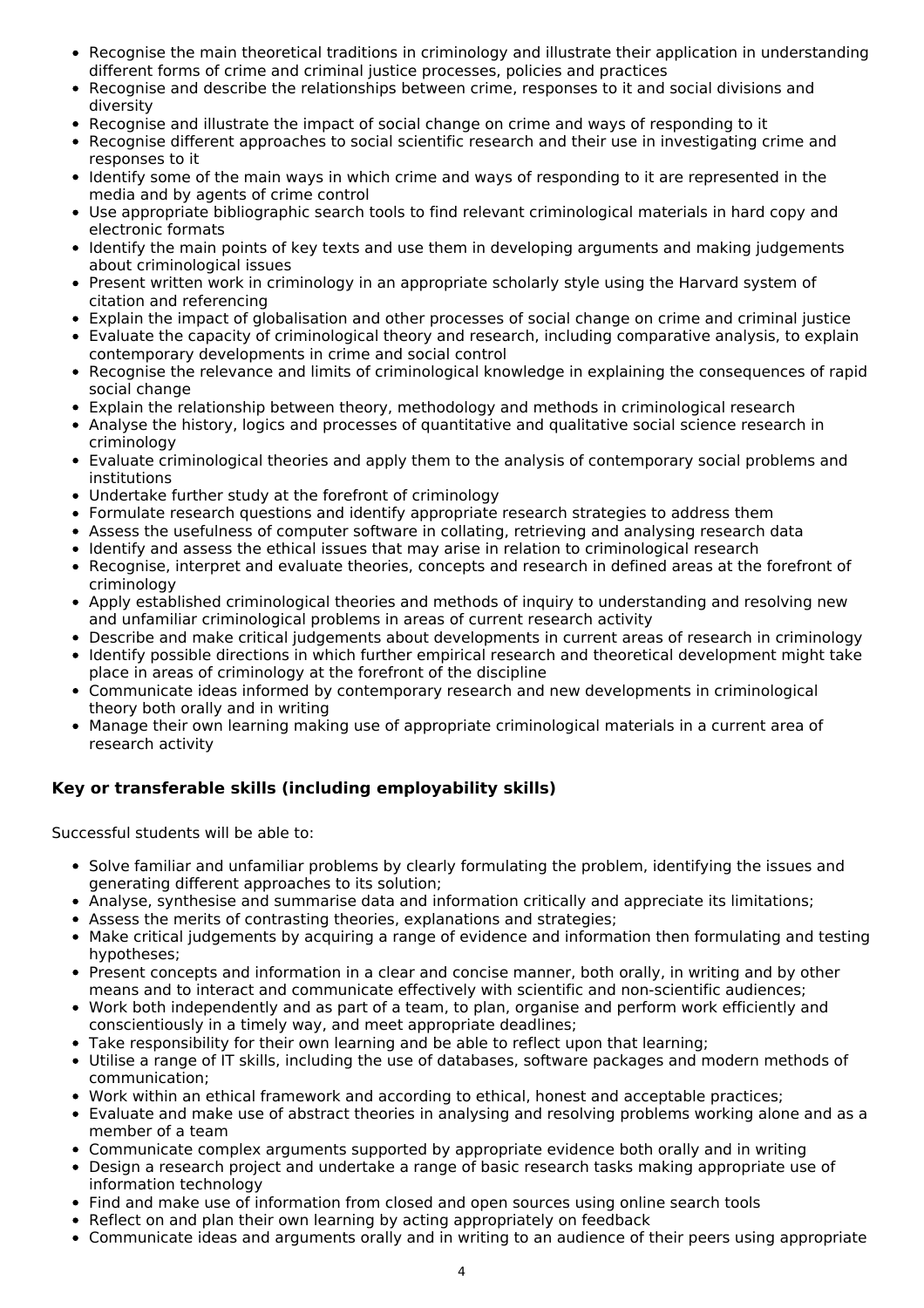visual presentation aids

- Work productively in a largely unstructured context exercising initiative and personal responsibility
- Make decisions and plan activity in uncertain and unpredictable contexts
- Undertake appropriate further training of an academic, professional or practical nature

#### **Keele Graduate attributes**

Engagement with this programme will enable you to develop your intellectual, personal and professional capabilities. At Keele, we call these our ten Graduate Attributes and they include independent thinking, synthesizing information, creative problem solving, communicating clearly, and appreciating the social, environmental and global implications of your studies and activities. Our educational programme and learning environment is designed to help you to become a well-rounded graduate who is capable of making a positive and valued contribution in a complex and rapidly changing world, whichever spheres of life you engage in after your studies are completed.

Further information about the Keele Graduate Attributes can be found here: <http://www.keele.ac.uk/journey/>

## **6. How is the programme taught?**

Learning and teaching methods used on the programme vary according to the subject matter and level of the module and generally involve a blend of in-situ and digital approaches. They include the following:

- Lectures, including those from guest speakers from the professions
- Tutorials
- Seminars
- Practical laboratory classes
- Practical simulated crime scene examination (indoor and outdoor)
- Problems classes
- Workshops
- Problem-based learning
- Directed reading
- Independent study
- Use of e-learning/the Keele Learning Environment (KLE) (Blackboard) and MS Teams
- **Lectures** describe, explain and map out the academic content of modules as well as engendering and developing an enthusiasm for the subject. Through examples and case studies discussed in the lectures, students develop critical skills in reviewing ideas, principles and applications.
- **Interactive learning** takes place in large classes where students have the opportunity to work together in smaller groups, interact with the tutor and reflect on their own learning. Interactive lectures may involve the use of voting systems or involve students in a variety of other learning activities.
- **Tutorials** involve groups of about 15 students and seminar groups of about 30. These are the formats in which key issues can be discussed in greater depth. Students are expected to play a full part, and occasionally to lead, these discussions. Some tutorials and seminars consist largely of student presentations and (in Criminology modules) many are based on the application of criminological ideas to case studies drawn from the media and the findings of criminological research.
- **Independent study** is based on directed reading from text books, research monographs, academic journals, official government publications and the media.
- **Web-based learning**: All staff use the Keele Learning Environment (KLE) to post learning resources for the modules on which they teach; these include lecture notes, module and laboratory handbooks, problem sheets, past exam papers, web-links to external resources, assignment briefs, assignment feedback and in some cases quizzes. Staff also use the KLE for electronic submission of work, marking and feedback and MS Teams to hold online tutorials, lectures and problem classes.
- **Laboratory work:** Forensic science is a laboratory-based discipline and practical work is closely tied to the lectures thus enabling students to gain competence and confidence in the investigation and analysis of forensic evidence, using laboratory instrumentation as well as developing a critical awareness of the range of techniques available, their capabilities and limitations. Students working in the laboratory quickly gain an understanding of health and safety issues, manage risk assessments, maintaining accurate and informative laboratory notes and working with others in a safe and productive fashion. In a similar way, through small-group, tutor-guided exercises and team-led investigations in indoor and outdoor simulated crime scenes, students apply the principles and procedures of crime scene investigation to novel incidents, develop practical skills and learn how to implement a forensic strategy and ensure a rigorous chain of custody.
- By engaging in **literature research tasks** and through directed reading, students will advance their own understanding of the disciplines, develop critical abilities, appreciate the limitations of information and assess the merits of contrasting theories, explanations and strategies. Through working on all assignments, students will develop organisational skills, efficient working practices and the ability to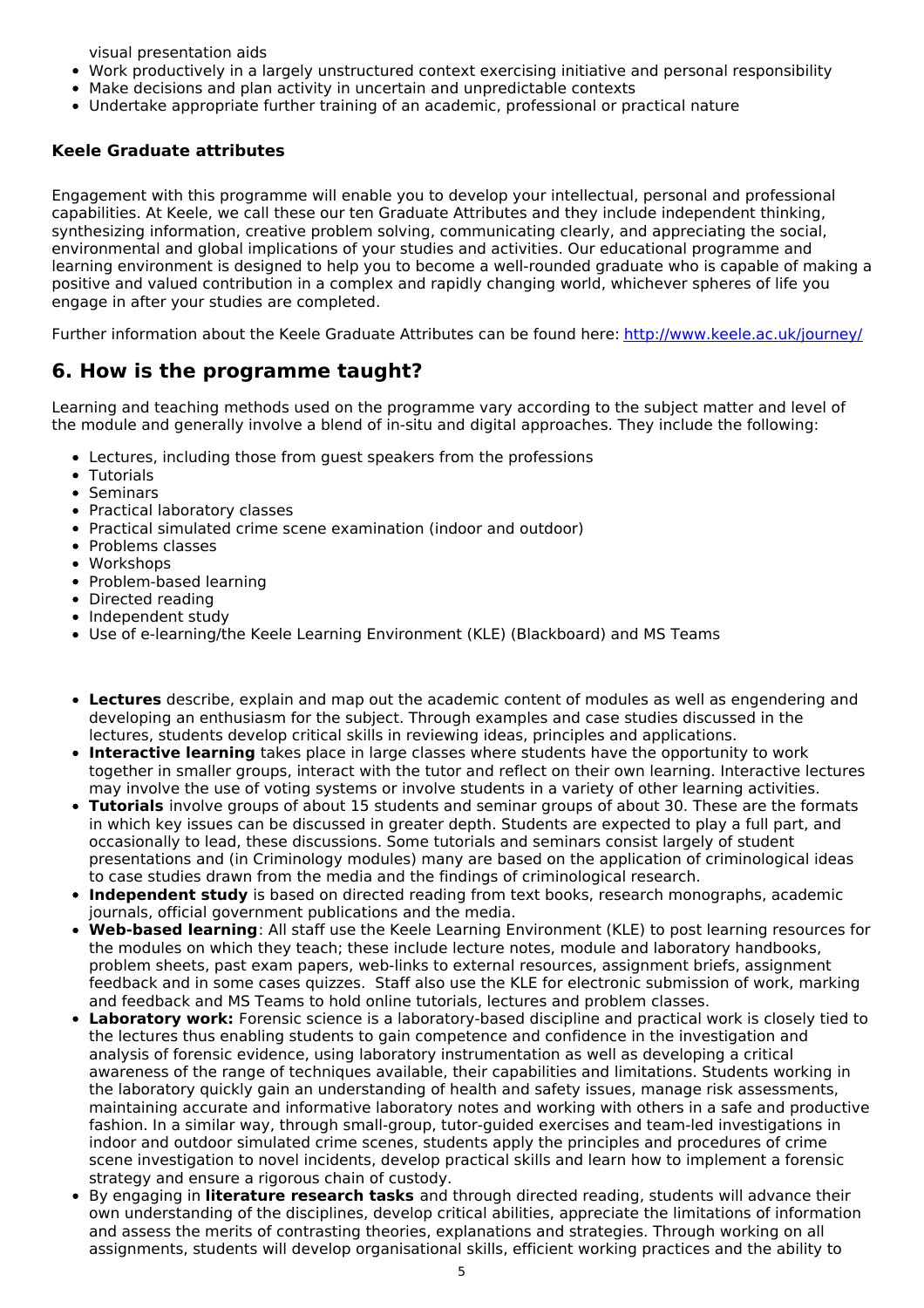meet appropriate deadlines.

Through **project work**, students will research, devise, plan, execute and report on an original investigation within the discipline either as an individual or as part of a team. They will work safely in the laboratory and engage in ethical, honest and acceptable practices throughout.

Students are also provided with regular opportunities to talk through particular areas of difficulty, and any special learning needs they may have, with their Personal Tutors or module lecturers on a one-to-one basis.

## **7. Teaching Staff**

The teaching and research profiles of the current staff that deliver and support the BSc Forensic Science and Criminology programme can be found at: <http://www.keele.ac.uk/forensic/people/>, for Forensic Science Staff and <https://www.keele.ac.uk/spgs/staff/academicstaff/> for Criminology Staff.

There are a number of additional guest lecturers from the professions who contribute either a single or a short series of lectures, workshops or practical classes across the programme in topics such as crime scene examination, fire scene investigation and forensic toxicology. The Forensic Science academic staff have expertise and interests across the forensic sciences as well in chemistry and earth sciences. Most academic staff are active researchers in the forensic, analytical and chemical sciences and many have a distinguished track record in publication, the generation of grant income, industrial collaboration and as research journal reviewers. Several staff have particular interests in the development of teaching and learning methods within forensic and chemical sciences education and some are members of and active in the professional bodies for the forensic and chemical sciences. A number of staff are Fellows of the Higher Education Academy, have held Keele Teaching and Learning Awards and, within the School, several have been awarded the University Teaching Excellence Award. Additionally, the majority of staff contribute to widening participation and science outreach activities, and have demonstrated innovation and good practice in teaching and learning to take into account the diverse needs of all students.

The permanent teaching staff in Criminology currently consists of professors, senior lecturers, permanent and temporary lecturers and teaching fellows. All members of staff other than teaching fellows have, or are working towards, doctorates (PhDs or the equivalent) in criminology, criminal justice or a closely related subject in law or the social sciences. As members of the Research Centre for Social Policy they are all active researchers whose work across many different aspects of criminology has been widely published in books, research monographs and leading international journals.

The staff group has extensive experience of teaching at undergraduate and postgraduate level at universities in the UK and abroad. Most members of staff hold accredited or recognised teaching qualifications and several are fellows or associates of the Higher Education Academy. Several staff have received University Teaching Excellence Awards in previous years.

The University will attempt to minimise changes to our core teaching teams, however, delivery of the programme depends on having a sufficient number of staff with the relevant expertise to ensure that the programme is taught to the appropriate academic standard.

Staff turnover, for example where key members of staff leave, fall ill or go on research leave, may result in changes to the programme's content. The University will endeavour to ensure that any impact on students is limited if such changes occur.

### **8. What is the structure of the Programme?**

The academic year runs from September to June and is divided into two semesters. The number of weeks of teaching will vary from programme to programme, but you can generally expect to attend scheduled teaching sessions between the end of September and mid-December, and from mid-January to the end of April. Our degree courses are organised into modules. Each module is usually a self-contained unit of study and each is usually assessed separately with the award of credits on the basis of 1 credit  $= 10$  hours of student effort. An outline of the structure of the programme is provided in the tables below.

A summary of the credit requirements per year is as follows, with a minimum of 90 subject credits (compulsory plus optional) required for each year.

For further information on the content of modules currently offered, including the list of elective modules, please visit: <https://www.keele.ac.uk/recordsandexams/modulecatalogue/>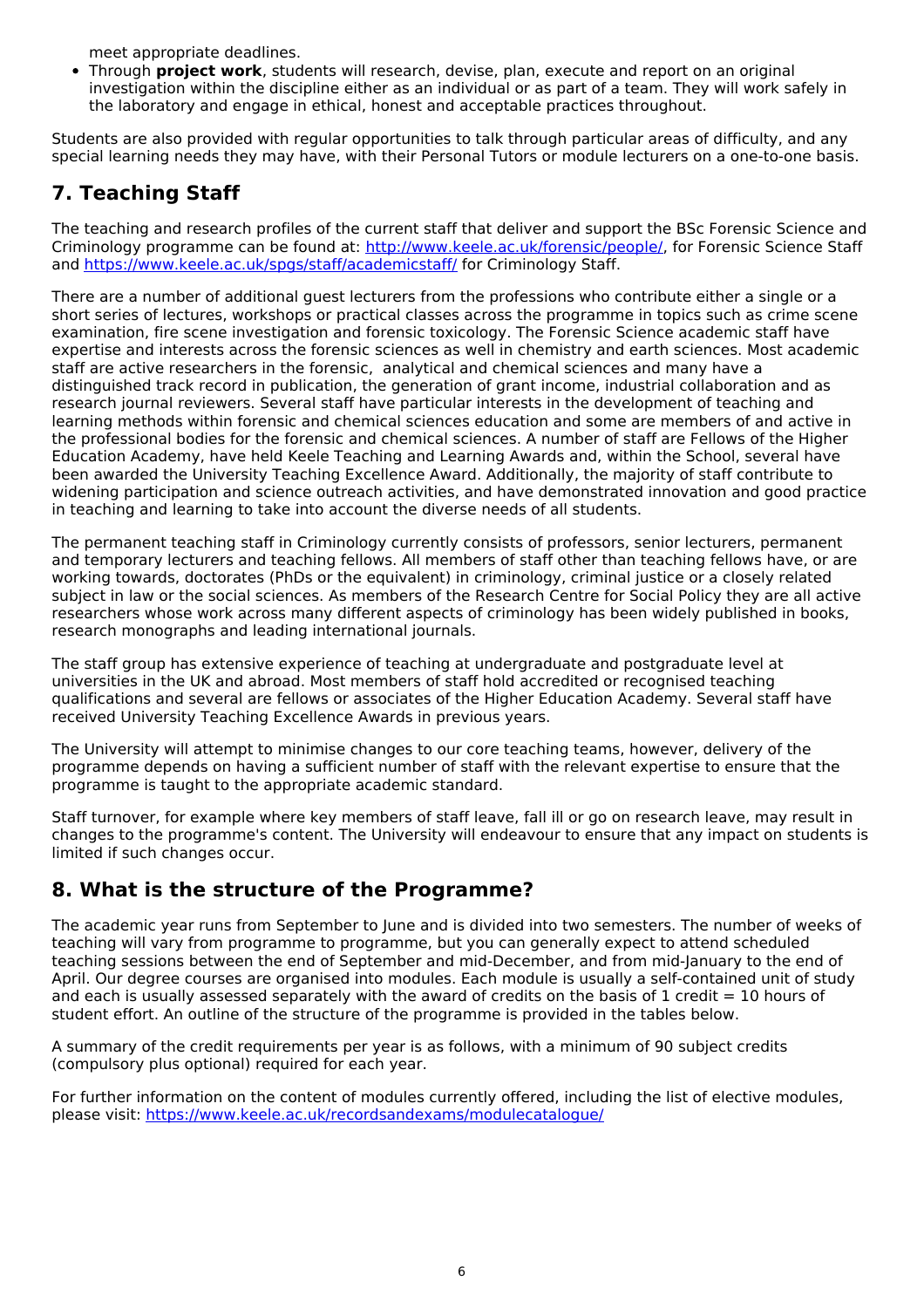| Year    | <b>Compulsory</b> | <b>Optional</b> |     | <b>Electives</b> |     |
|---------|-------------------|-----------------|-----|------------------|-----|
|         |                   | Min             | Max | Min              | Max |
| Level 4 | 120               | 0               | 0   |                  | 0   |
| Level 5 | 120               | 0               | 0   |                  | 0   |
| Level 6 | 120               | 0               | 0   |                  | 0   |

## **Module Lists**

## **Level 4**

| <b>Compulsory modules</b>                           | <b>Module Code</b> | <b>Credits</b> | <b>Period</b> |
|-----------------------------------------------------|--------------------|----------------|---------------|
| <b>Understanding Crime</b>                          | CRI-10010          | 15             | Semester 1    |
| Cybercrime                                          | CSC-10025          | 15             | Semester 1    |
| Forensic Chemistry and Analysis                     | FSC-10003          | 30             | Semester 1-2  |
| Forensic Identification and Investigation           | FSC-10005          | 30             | Semester 1-2  |
| Criminal Justice: Process, Policy, Practice         | CRI-10013          | 15             | Semester 2    |
| Investigating Crime: Criminological<br>Perspectives | CRI-10014          | 15             | Semester 2    |

### **Level 5**

| <b>Compulsory modules</b>             | <b>Module Code</b> | <b>Credits</b> | <b>Period</b> |
|---------------------------------------|--------------------|----------------|---------------|
| Crime and Justice in a Global Context | CRI-20016          | 15             | Semester 1    |
| Policing and the Police               | CRI-20021          | 15             | Semester 1    |
| Mental Health and Offending           | CRI-20022          | 15             | Semester 1    |
| <b>Forensic Genetics</b>              | FSC-20003          | 15             | Semester 1    |
| Spectroscopy and Advanced Analysis    | FSC-20005          | 15             | Semester 1    |
| Research Methods in Criminology       | CRI-20020          | 15             | Semester 2    |
| Criminalistic Methods                 | FSC-20001          | 15             | Semester 2    |
| Drugs of Abuse                        | FSC-20009          | 15             | Semester 2    |

## **Level 6**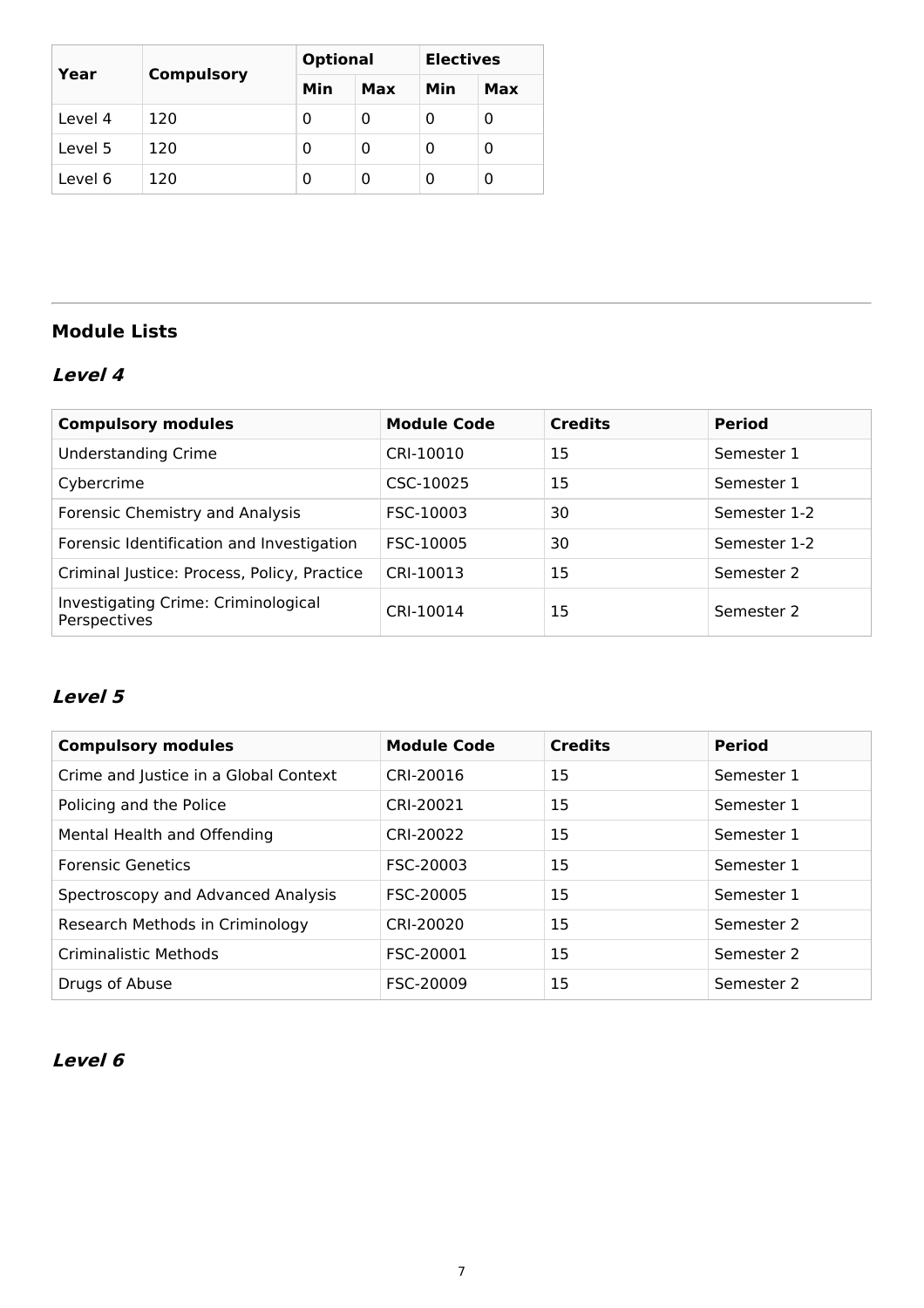| <b>Compulsory modules</b>                                  | <b>Module Code</b> | <b>Credits</b> | <b>Period</b> |
|------------------------------------------------------------|--------------------|----------------|---------------|
| Evaluation of evidence, explosives and<br>arson            | FSC-30007          | 15             | Semester 1    |
| Dissertation for Criminology - ISP                         | CRI-30046          | 30             | Semester 1-2  |
| Interpretation, Evaluation and<br>Presentation of Evidence | FSC-30005          | 30             | Semester 1-2  |
| Forensic Science Team Research Project -<br><b>ISP</b>     | FSC-30015          | 15             | Semester 1-2  |
| Forensic Geoscience                                        | FSC-30013          | 15             | Semester 2    |
| <b>Forensic Toxicology</b>                                 | FSC-30017          | 15             | Semester 2    |

## **9. Final and intermediate awards**

Credits required for each level of academic award are as follows:

| <b>Honours</b><br><b>Degree</b>                     | 360<br>credits | You will require at least 120 credits at levels 4, 5 and 6<br>You must accumulate at least 270 credits in your main subject (out of 360 credits<br>overall), with at least 90 credits in each of the three years of study*, to graduate<br>with a named single honours degree in this subject.<br>*An exemption applies for students transferring from a Combined Honours<br>programme - see point 3.4 here: https://www.keele.ac.uk/regulations/regulationc3/ |
|-----------------------------------------------------|----------------|----------------------------------------------------------------------------------------------------------------------------------------------------------------------------------------------------------------------------------------------------------------------------------------------------------------------------------------------------------------------------------------------------------------------------------------------------------------|
| Diploma in<br>Higher<br><b>Education</b>            | 240<br>credits | You will require at least 120 credits at level 4 or higher and at least 120 credits at<br>level 5 or higher                                                                                                                                                                                                                                                                                                                                                    |
| <b>Certificate</b><br>in Higher<br><b>Education</b> | 120<br>credits | You will require at least 120 credits at level 4 or higher                                                                                                                                                                                                                                                                                                                                                                                                     |

**International Year option:** in addition to the above students must pass a module covering the international year in order to graduate with a named degree including the 'international year' wording. Students who do not complete, or fail the international year, will be transferred to the three-year version of the programme.

### **10. How is the Programme Assessed?**

The wide variety of assessment methods used on this programme at Keele reflects the broad range of knowledge and skills that are developed as you progress through the degree programme. Teaching staff pay particular attention to specifying clear assessment criteria and providing timely, regular and constructive feedback that helps to clarify things you did not understand and helps you to improve your performance. The following list is representative of the variety of assessment methods used on your programme:

A feature of this programme is the wide variety of types of assessment each of which is tailored to the key outcomes of each module and reflects the knowledge and skills expected by graduates from the programme.

- **Class tests** assess the understanding of concepts and the application of theories to solve familiar and unfamiliar problems. They also allow students to experience time-constrained assessment as well as acting to provide feedback on their progress.**Class tests** may be taken either conventionally or online via the Keele Learning Environment (KLE).
- **End of module examinations, open book assessments and case work portfolios** in Forensic Science test the ability of the student to describe, explain, and critically discuss the principles of forensic chemistry, criminalistic science, analytical science and selected topics in forensic biology and to demonstrate competence in applying these principles to applications and to solve problems from appropriate areas of the discipline. **In Criminology, unseen examinations** in different formats test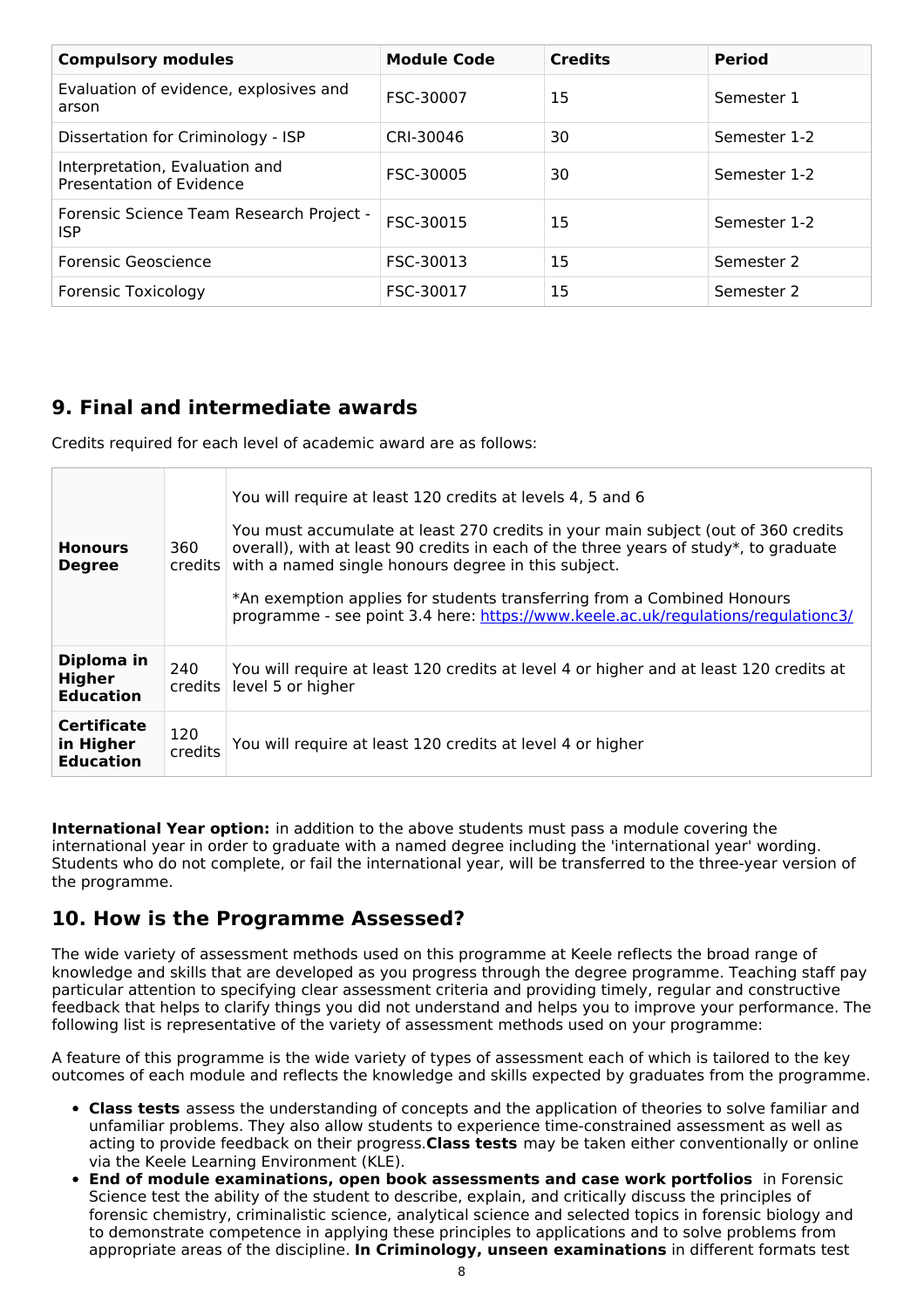students' knowledge of criminological theories and the findings of criminological research and their ability to apply that knowledge responsibly in understanding social problems. Examinations may consist of essay, short answer, problem, case study and/or multiple choice questions.

**Problems sheets** and **data analysis exercises** assess the student's skills in solving numerical and other problems within forensic science and criminology by drawing on their scientific understanding and knowledge, and experience of experimental techniques.

Many types of assessment are utilised to achieve the learning outcomes:

- **Laboratory diaries** (notebooks) are used to communicate the results of work accurately and reliably and to encourage good working practice, including managing risk assessments and following safe working practices. Together with **laboratory pro-formas**, they allow students to demonstrate their skills in the critical analysis and interpretation of data, test the uncertainty in knowledge and show the ability to draw valid conclusions from their work.
- **Laboratory reports** communicate the execution of practical work, the ability to describe the results of work accurately and reliably, with structured and coherent arguments and to enable students to evaluate the outcomes of data analysis in a critical fashion.
- **Court expert witness statements** enable students to prepare a written statement of expert testimony and to understand the place of forensic science within the legal framework and the role of the expert witness in court. These reports test the student's ability to interpret and evaluate the significance of the results of a forensic investigation in the context of the circumstances of the crime, using appropriate statistical tools.
- **Crime scene investigation reports** enable students to apply the principles and procedures for crime scene investigation to a scenario, to critically review data and outcomes in light of the chain of custody for evidence and the appropriate forensic strategy, to make critical judgments and to present these in a clear and concise manner.
- **Research papers** / **literature** / **critical reviews** enable the student to demonstrate their effective engagement with the research literature across forensic and analytical science and to use it to advance their understanding. In this way, the assessment may test their awareness of, and engagement with, current methods and techniques within the forensic and analytical sciences, some of which are at, or informed by, the forefront of the discipline. The assessment enables the student to present complex concepts and information in a clear and concise manner in writing, and to communicate effectively to a wide range of scientific and professional environments.
- **Project plans, team project interviews** and **viva examinations** test the student's skills in working both independently and as part of a team, in planning, organising and carrying out practical and other work efficiently, including making appropriate ethical assessments, and meeting appropriate deadlines.
- **Project reports** demonstrate how the student has taken responsibility for their own learning, has critically assessed a wide range of techniques and methodologies relevant to the forensic and analytical sciences and used them competently to analyse relevant materials and has selected and utilised appropriate software, databases and other digital resources for the analysis and interpretation of laboratory data. The report also tests the student's achievement in presenting complex concepts and information in a clear and concise manner in writing and communicating effectively to a scientific audience.
- **Presentation and cross-examination** assessments test the student's ability to interpret and evaluate the significance of the results of a forensic investigation in the context of the circumstances of the crime, to demonstrate their understanding of the place of forensic science within the legal framework and the role of the expert witness in court and test their ability to defend a written witness statement under cross-examination in a court setting.
- **Oral presentations, digital presentations** and **poster presentations** demonstrate the ability of the student to present complex concepts and information in a clear and concise manner, to interact and communicate effectively to a wide range of professional environments, including to both scientific and non-scientific audiences.They may also test students' ability to work effectively as members of a team, to communicate what they know orally and visually, and to reflect on these processes as part of their own personal development.
- **Essays**, including those based on case study material, also test the quality and application of subject knowledge. In addition they allow students to demonstrate their ability to carry out basic bibliographic research and to communicate their ideas effectively in writing in an appropriate scholarly style using the Harvard system of referencing.
- In a similar way to essays**,** the production of **technical leaflets** enables students to analyse, synthesise and summarise data and information critically, to appreciate its limitations, to assess the merits of contrasting theories, explanations and strategies and to present, in writing, complex concepts and information in a clear and concise manner.
- **Reviews** of other scholars' work test students' ability to identify and summarise the key points of a text and to evaluate the quality of arguments and the evidence used to support them. In the case of work based on empirical research, reviews also assess students' knowledge of research methodologies and their ability to make critical judgements about the appropriateness of different strategies for collecting and analysing data.
- **Research design projects, data analysis reports and short research papers** test student's knowledge of different research methodologies and the limits and provisional nature of criminological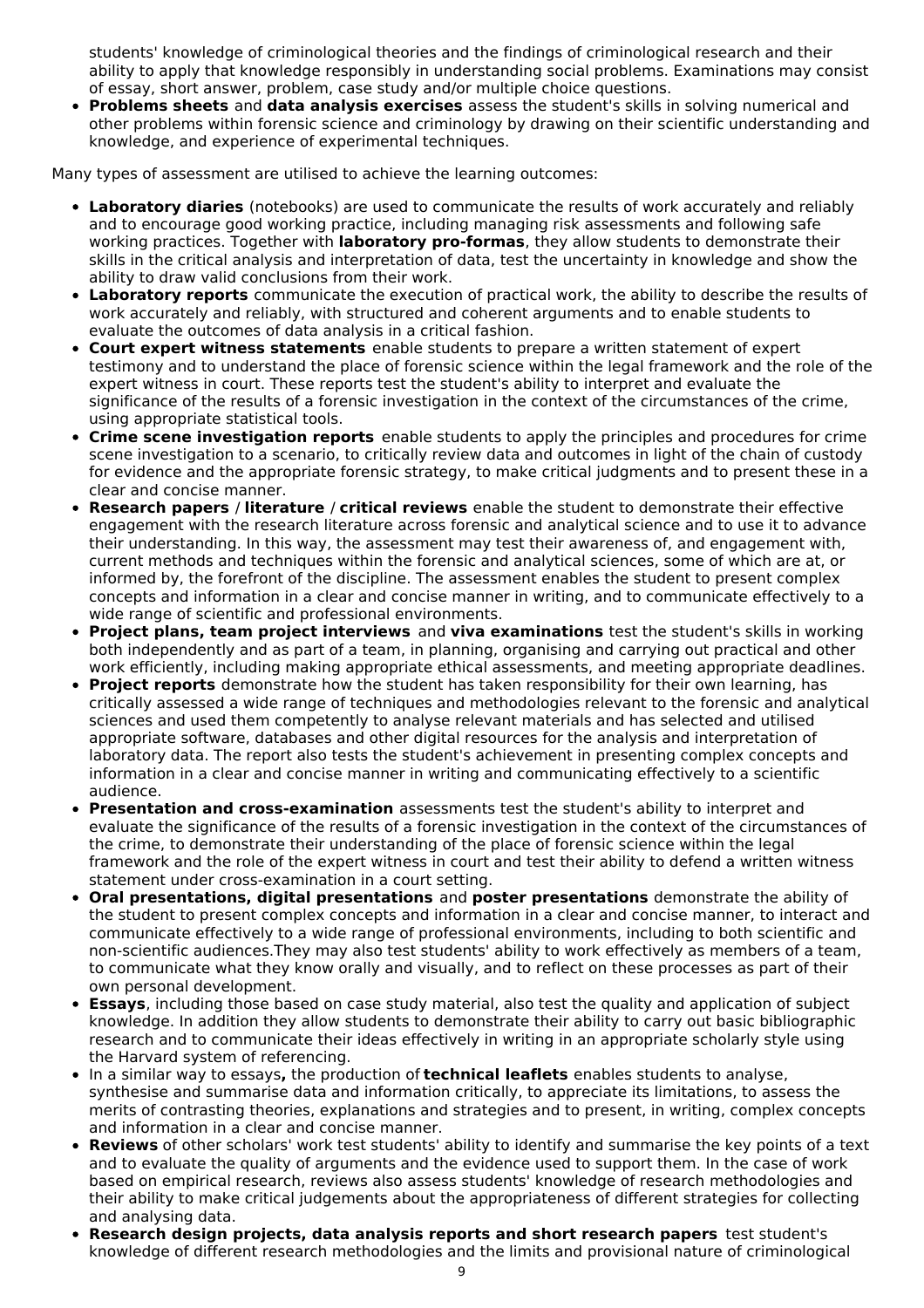knowledge. They also enable students to demonstrate their ability to formulate research questions and to answer them using an appropriate strategy.

**Portfolios** may consist of a range of different pieces of work but routinely include a requirement that students provide some evidence of critical reflection on the development of their own learning.

The Criminology **Dissertation** is an extended project based around the student's own interests and may be empirical (drawing on research conducted by the student) or library-based. It allows students to construct their own research question, design an approach that allows them to answer it, gain ethical approval for their project, and finally conduct, analyse and write-up the findings. Through working on a diverse range of assessments, the student will demonstrate confidence in their own understanding and skills as well as a selfcritical attitude to their own work and achievements, an adaptable and flexible approach to study, work and work-life balance and the ability to identify and work towards targets for ongoing professional development. The diverse assessment strategy also allows the student to be able to demonstrate a wide range of employability skills to potential employers.

Although there are some explicit formal exercises providing formative assessment throughout the programme, the majority of formative assessment and feedback is generated informally through a variety of tutor-led activities. For example:

- Tutor-led comments on the work in the laboratory notebook or on calculations encountered in data analysis during laboratory classes
- Tutor feedback and advice on calculations undertaken during problems classes
- Tutor-led discussions on project plans, literature reviews and project results during viva interviews
- Written formative feedback on non-summative laboratory work and non-assessed presentations
- Written formative feedback provided from the tutor reading a draft of a major piece of work such as an essay, the dissertation or a project report

Marks are awarded for summative assessments designed to assess students' achievement of learning outcomes. Students are also assessed formatively to enable them to monitor their own progress and to assist staff in identifying and addressing any specific learning needs. Feedback, including guidance on how students can improve the quality of their work, is also provided on all summative assessments within three working weeks of submission, unless there are compelling circumstances that make this impossible, and more informally in the course of tutorial and seminar discussions.

## **11. Contact Time and Expected Workload**

This contact time measure is intended to provide you with an indication of the type of activity you are likely to undertake during this programme. The data is compiled based on module choices and learning patterns of students on similar programmes in previous years. Every effort is made to ensure this data is a realistic representation of what you are likely to experience, but changes to programmes, teaching methods and assessment methods mean this data is representative and not specific.

Undergraduate courses at Keele contain an element of module choice; therefore, individual students will experience a different mix of contact time and assessment types dependent upon their own individual choice of modules. The figures below are an example of activities that a student may expect on your chosen course by year stage of study. Contact time includes scheduled activities such as: lecture, seminar, tutorial, project supervision, demonstration, practical classes and labs, supervised time in labs/workshop, fieldwork and external visits. The figures are based on 1,200 hours of student effort each year for full-time students.

#### **Activity**

|                     | <b>Scheduled learning and teaching</b><br>activities | <b>Guided independent</b><br><b>Study</b> | <b>Placements</b> |
|---------------------|------------------------------------------------------|-------------------------------------------|-------------------|
| Year 1 (Level<br>4) | 22%                                                  | 78%                                       | 0%                |
| Year 2 (Level<br>5) | 22%                                                  | 78%                                       | 0%                |
| Year 3 (Level<br>6) | 21%                                                  | 79%                                       | 0%                |

## **12. Accreditation**

This programme carries full accreditation status from The Chartered Society of Forensic Sciences. Further details on the accreditation requirements for these programmes can be found on the society web page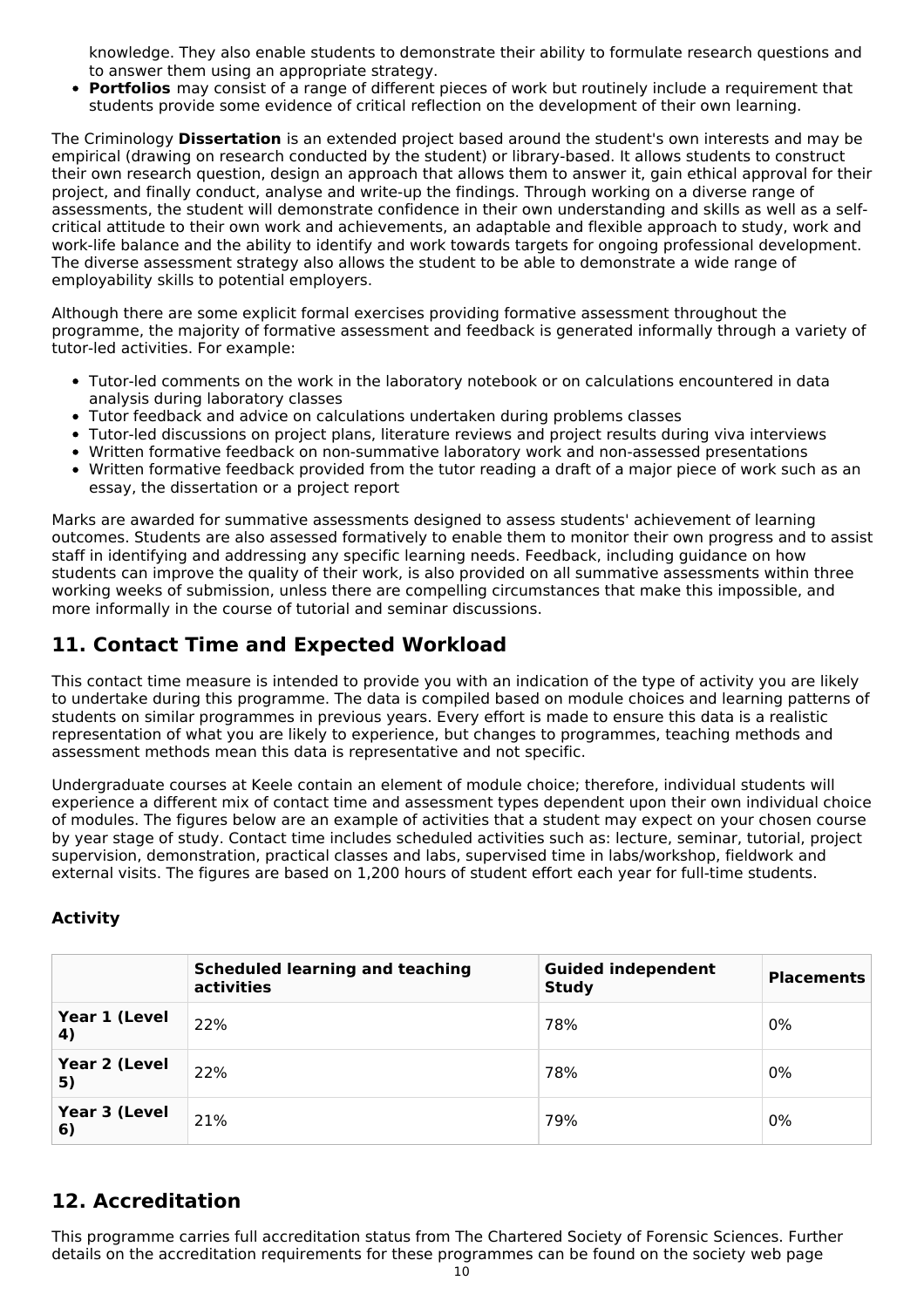below.

The Chartered Society of Forensic Sciences accreditation web page: http://www.csofs.org/Accreditation

## **13. University Regulations**

The University Regulations form the framework for learning, teaching and assessment and other aspects of the student experience. Further information about the University Regulations can be found at: <http://www.keele.ac.uk/student-agreement/>

A student who has completed a semester abroad will not normally be eligible to transfer onto the International Year option.

## **14. Other Learning Opportunities**

#### **Study abroad (semester)**

Students on the programme have the potential opportunity to spend a semester abroad in their second year studying at one of Keele's international partner universities.

Exactly which countries are available depends on the student's choice of degree subjects. An indicative list of countries is on the website (<http://www.keele.ac.uk/studyabroad/partneruniversities/>); however this does not guarantee the availability of study in a specific country as this is subject to the University's application process for studying abroad.

No additional tuition fees are payable for a single semester studying abroad but students do have to bear the costs of travelling to and from their destination university, accommodation, food and personal costs. Depending on the destination they are studying at additional costs may include visas, study permits, residence permits, and compulsory health checks. Students should expect the total costs of studying abroad to be greater than if they study in the UK, information is made available from the Global Education Team throughout the process, as costs will vary depending on destination.

Whilst students are studying abroad any Student Finance eligibility will continue, where applicable students may be eligible for specific travel or disability grants. Students who meet external eligibility criteria may be eligible for grants as part of this programme. Students studying outside of this programme may be eligible for income dependent bursaries at Keele. Students travel on a comprehensive Keele University insurance plan, for which there are currently no additional charges. Some governments and/or universities require additional compulsory health coverage plans; costs for this will be advised during the application process.

#### **Study Abroad (International Year)**

A summary of the International Year, which is a potential option for students after completion of year 2 (Level 5), is provided in the Annex for the International Year.

#### **Other opportunities**

During their time at Keele, students also have the opportunity to hear from, and talk to, a range of guest speakers and presenters including staff from local criminal justice agencies and leading academic criminologists from around the world.

Some of these activities are timetabled as part of taught modules, others are organised separately but are widely advertised and undergraduate students are always welcome to attend.

Other optional learning opportunities for Criminology students vary from year to year but in recent years have included a week long study trip to Ball State University in the American Midwestern state of Indiana. This will incur extra costs.

### **15. Additional Costs**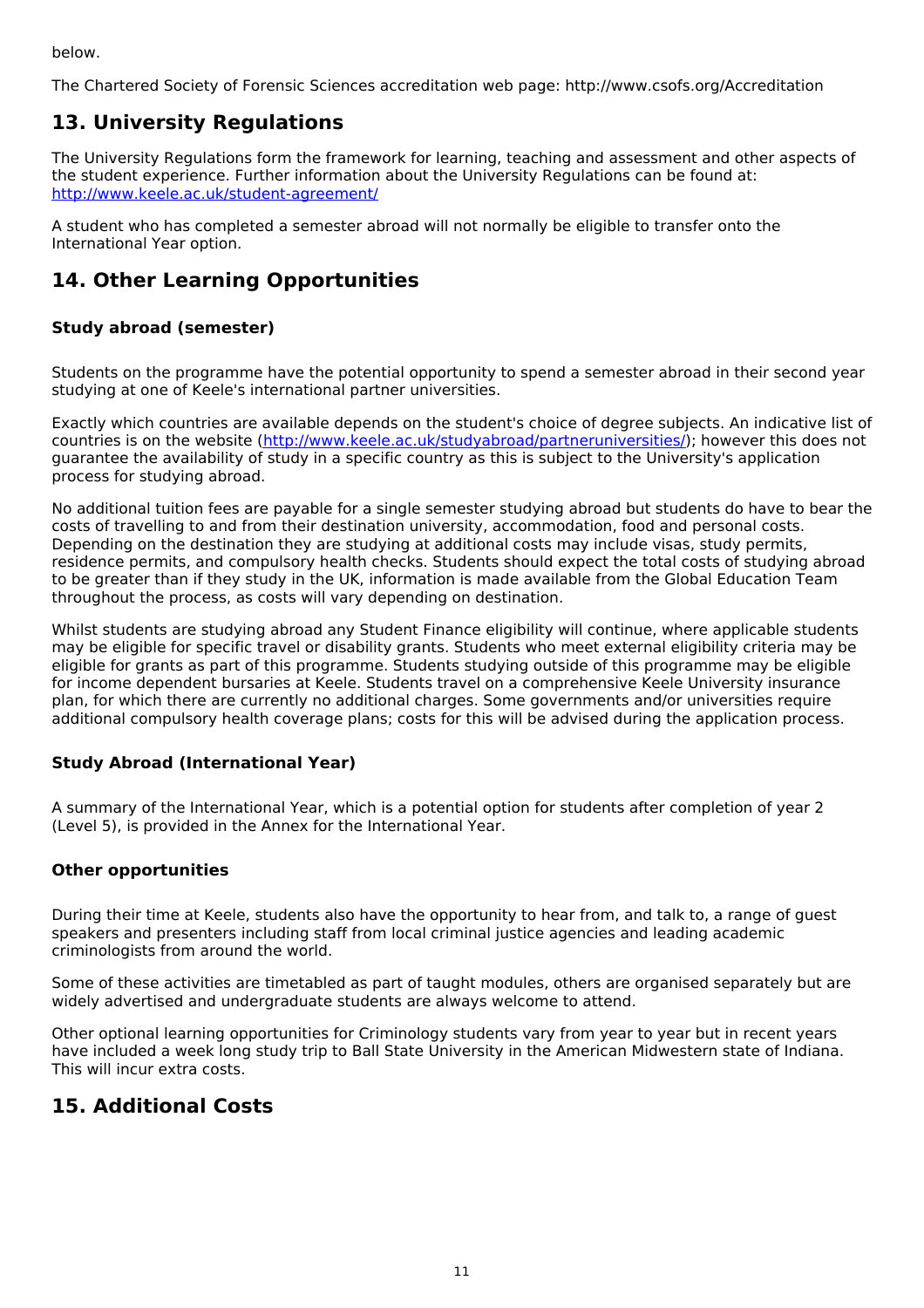| <b>Activity</b>                                                                                                                                                                                                                                                                                                                                                                                                                                                                                                                                                                                                                                                  | <b>Estimated</b><br>Cost |
|------------------------------------------------------------------------------------------------------------------------------------------------------------------------------------------------------------------------------------------------------------------------------------------------------------------------------------------------------------------------------------------------------------------------------------------------------------------------------------------------------------------------------------------------------------------------------------------------------------------------------------------------------------------|--------------------------|
| Equipment - All PPE equipment (laboratory coats and glasses) are provided by the School at<br>no cost to the student. Students will be required to have two laboratory notebooks, these are<br>provided at no cost to the student in the induction session and can be used for multiple<br>modules/years. Replacement items are available from the School Stores, the 2020/21 price for<br>these are listed below:                                                                                                                                                                                                                                               |                          |
| Laboratory Book - £1.50 Laboratory Glasses - £2.00 Laboratory Coat - £10<br>Students will be required to supply appropriate writing equipment but this would be a minimal<br>(<£10) cost. All core textbooks are available in the main University Library. To increase the<br>availability of these resources, eBooks are also purchased alongside the printed text where<br>available; these can be accessed through the University Library Catalogue. Additional costs<br>may be incurred if the student wishes to purchase any book for themselves. In general we<br>only recommend they purchase the core textbook which is available for approximately £50. | £60                      |

These costs have been forecast by the University as accurately as possible but may be subject to change as a result of factors outside of our control (for example, increase in costs for external services). Forecast costs are reviewed on an annual basis to ensure they remain representative. Where additional costs are in direct control of the University we will ensure increases do not exceed 5%.

As to be expected there will be additional costs for inter-library loans and potential overdue library fines, print and graduation. We do not anticipate any further costs for this programme.

## **16. Annex - International Year**

#### **Forensic Science and Criminology with International Year**

#### **International Year Programme**

Students registered for this Single Honours programme may either be admitted for or apply to transfer during their period of study at Level 5 to the International Year option. Students accepted onto this option will have an extra year of study (the International Year) at an international partner institution after they have completed Year 2 (Level 5) at Keele.

Students who successfully complete both the second year (Level 5) and the International Year will be permitted to progress to Level 6. Students who fail to satisfy the examiners in respect of the International Year will normally revert to the standard programme and progress to Level 6 on that basis. The failure will be recorded on the student's final transcript.

Study at Level 4, Level 5 and Level 6 will be as per the main body of this document. The additional detail contained in this annex will pertain solely to students registered for the International Year option.

#### **International Year Programme Aims**

In addition to the programme aims specified in the main body of this document, the international year programme of study aims to provide students with:

- 1. Personal development as a student and a researcher with an appreciation of the international dimension of their subject
- 2. Experience of a different culture, academically, professionally and socially

#### **Entry Requirements for the International Year**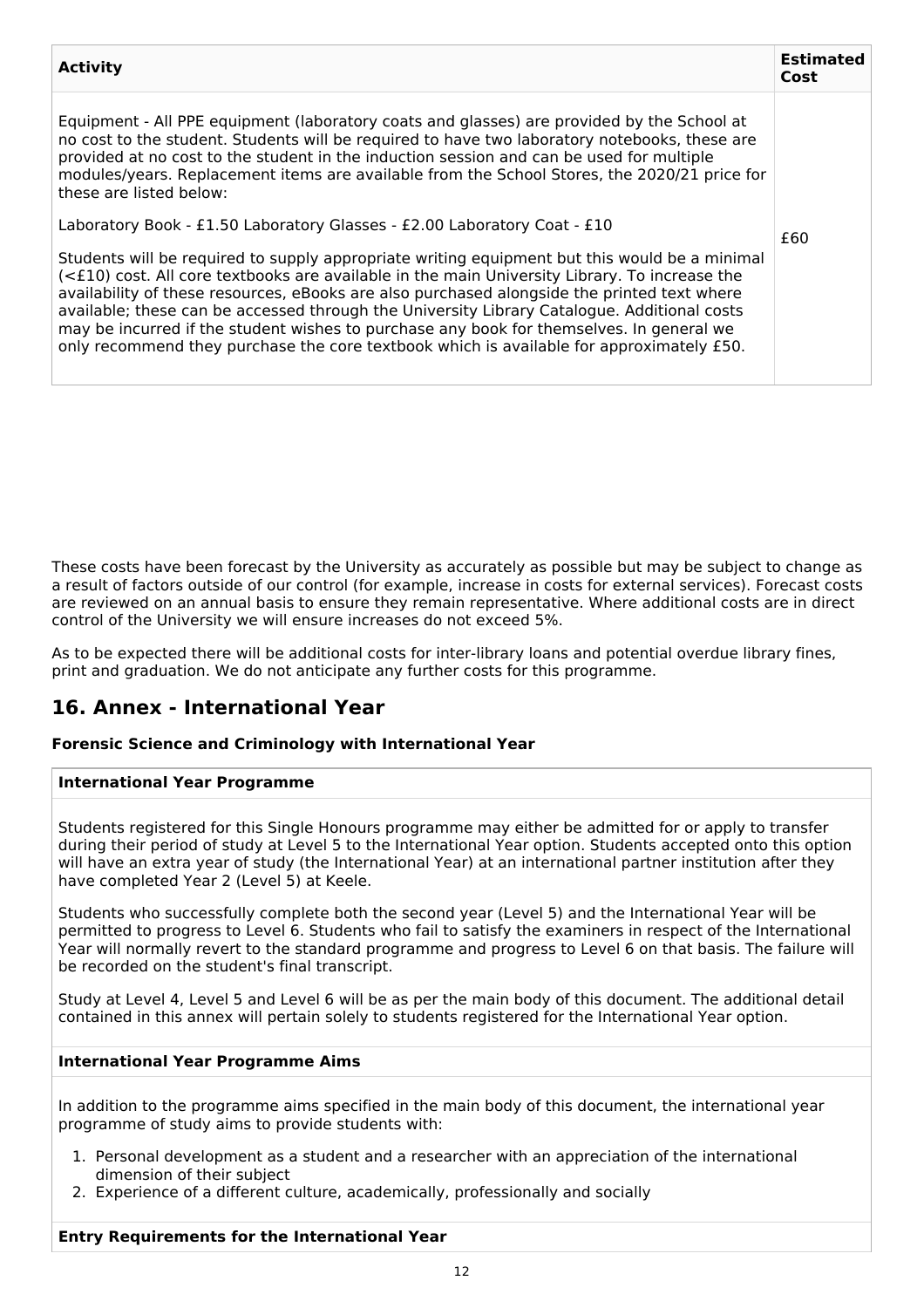Students may apply to the 4-year programme during Level 5. Admission to the International Year is subject to successful application, interview and references from appropriate staff.

The criteria to be applied are:

- Academic Performance (an average of 55% across all modules at Level 5 is required. Students with up to 15 credits of re-assessment who meet the 55% requirement may progress to the International Year. Where no Semester 1 marks have been awarded performance in 1st year marks and ongoing 2nd year assessments are taken into account)
- General Aptitude (to be demonstrated by application for study abroad, interview during the 2nd semester of year 2 (Level 5), and by recommendation of the student's personal tutor, 1st and 2nd year tutors and programme director)

#### **Student Support**

Students will be supported whilst on the International Year via the following methods:

- Phone or Skype conversations with Study Abroad tutor, in line with recommended Personal Tutoring meeting points.
- Support from the University's Global Education Team

#### **Learning Outcomes**

In addition to the learning outcomes specified in the main text of the Programme Specification, students who complete a Keele undergraduate programme with International Year will be able to:

- 1. Describe, discuss and reflect upon the cultural and international differences and similarities of different learning environments
- 2. Discuss the benefits and challenges of global citizenship and internationalisation
- 3. Explain how their perspective on their academic discipline has been influenced by locating it within an international setting.
- 4. Design, plan and critically evaluate research projects with respect to criminology, record relevant information accurately and systematically and be able to reflect on a range of sources in a critical manner.
- 5. Integrate, apply and develop enhanced principles relating to the analysis of criminology; recognise, describe and explain cultural phenomena across national boundaries and reflect critically upon problems relating to contemporary society and culture.
- 6. Reflect upon the international nature of crime and describe and discuss differences between investigative approaches taken in different countries.
- 7. Evaluate the merits and limitations of the different approaches taken to investigating crime in different countries.
- 8. Apply their experiences abroad to the specific graduate attributes associated with their degree.

These learning outcomes will all be assessed by the submission of a satisfactory individual learning agreement, the successful completion of assessments at the partner institution and the submission of the reflective portfolio element of the international year module.

#### **Regulations**

Students registered for the International Year are subject to the programme-specific regulations (if any) and the University regulations. In addition, during the International Year, the following regulations will apply:

Students undertaking the International Year must complete 120 credits, which must comprise at least 40% in the student's discipline area.

This may impact on your choice of modules to study, for example you will have to choose certain modules to ensure you have the discipline specific credits required.

Students are barred from studying any module with significant overlap to the Level 6 modules they will study on their return. Significant overlap with Level 5 modules previously studied should also be avoided.

#### **Additional costs for the International Year**